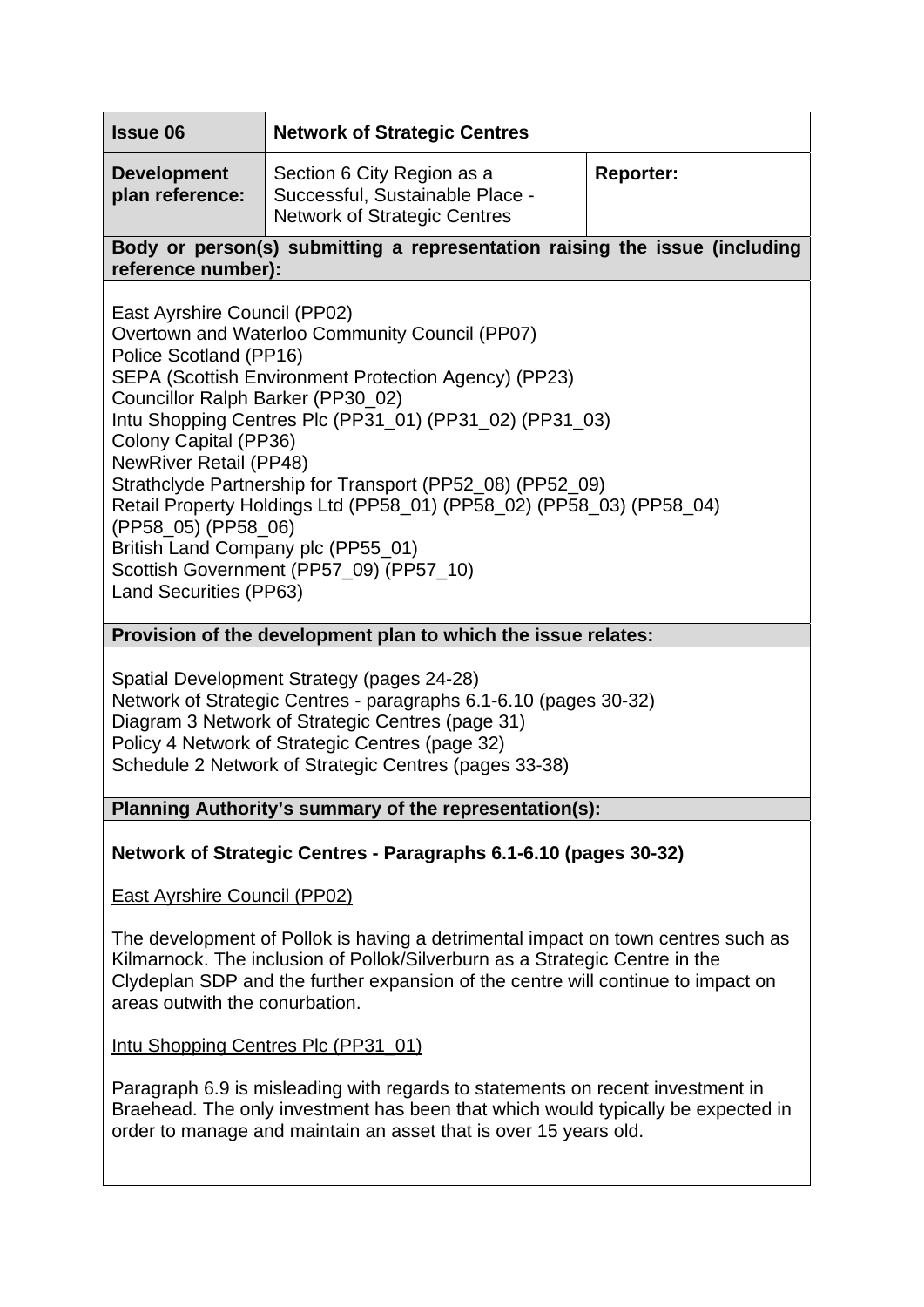## Retail Property Holdings Ltd (PP58\_01)

The reference to the Scottish Planning Policy town centre first principle is fully supported, but clarity is needed as to how it applies to the centres identified. The apparent interchangeable use of the terms 'strategic' centre (6.1, 6.2, 6.5) and 'town' centre (6.3) lacks clarity and is misleading. It implies that the Scottish Planning Policy town centre first approach applies to all strategic centres when in reality this is clearly not the case given the status of Braehead as a commercial centre.

# Retail Property Holdings Ltd (PP58\_01)

The clear reference to the Scottish Planning Policy town centre first principle is fully supported, but clarity is needed as to how it applies to the centres identified. A separate statement regarding Braehead and its place in the network noting its status as a commercial centre is required.

## Land Securities (PP63)

The section fails to recognise Scottish Planning Policy and the recognised network of shopping centres which deems to put all strategic centres on an equal footing. There is concern that the designation of a network of strategic centres has not undertaken at this SDP level.

Paragraph 6.9 does not put enough emphasis on the potential negative impact outof-centre retailing is having on Glasgow City Centre and this should be recognised in the SDP. Whilst Paragraph 6.10 confirms that the "City Centre's role to be safeguarded by Local Authorities via their Local Development Plans, this should be presented initially*.*

# **Schedule 2 Network of Strategic Centres (pages 33-38)**

# Overtown and Waterloo Community Council (PP07)

Supports the recognition of the 'challenges' identified in Schedule 2, Network of Strategic Centres with regards to Wishaw Strategic Centre.

# SEPA (PP23)

The issue of air quality has been omitted as a challenge for those Strategic Centres which are subject to Air Quality Management Areas (AQMAs) and should be added where applicable. The issue of flood risk has been omitted as a challenge for those Strategic Centres where this has been identified in the Clydeplan Strategic Flood Risk Assessment and should be added where applicable.

## Colony Capital (PP36) and NewRiver Retail (PP48)

Both support the regeneration of Paisley Town Centre including the need to address vacancies and diversify the existing offer to encourage visitors back to the Centre. Retail and leisure uses remain an important part of this strategy and must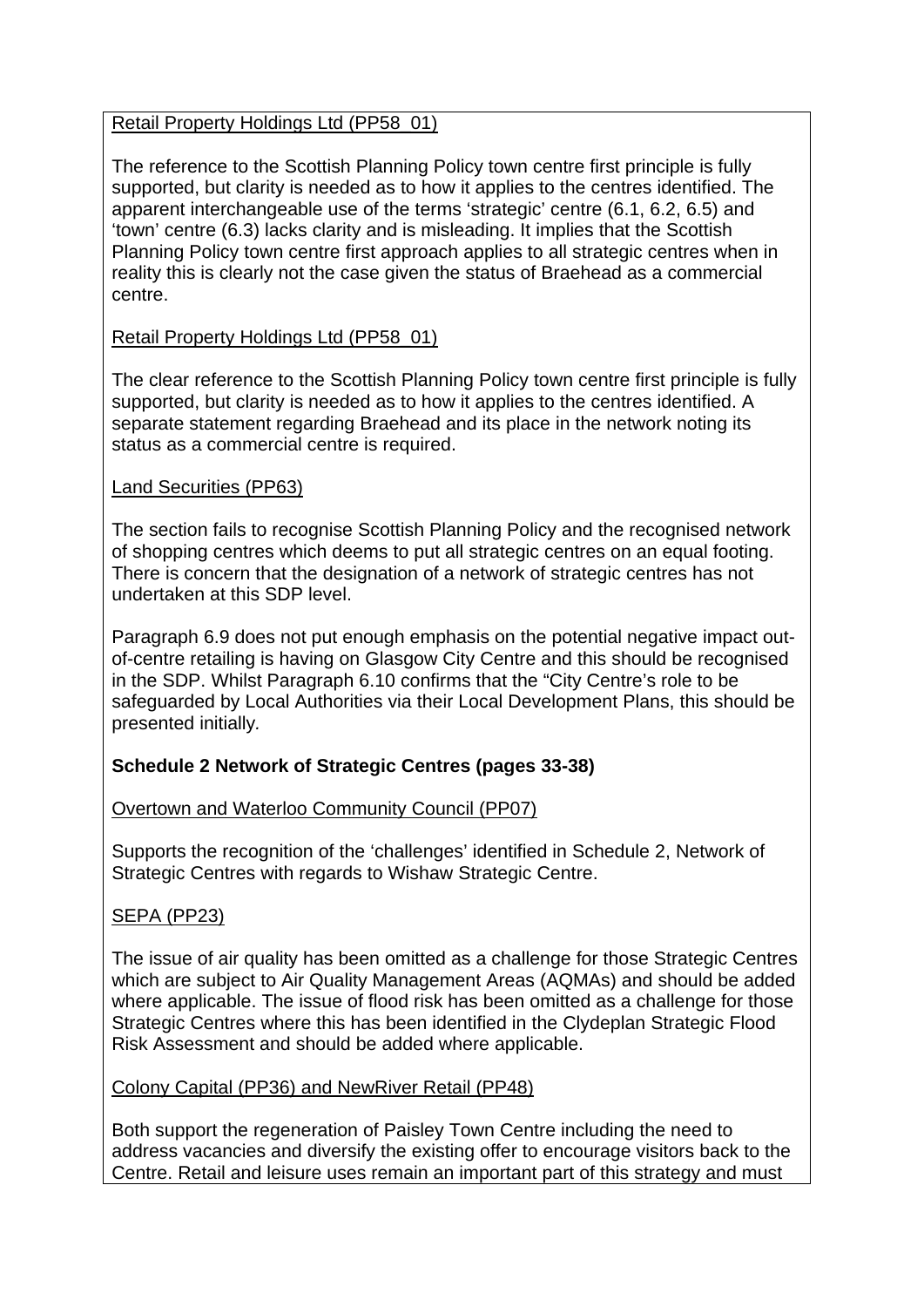not be overlooked. There should be a concrete assertion in the plan that retail development should continue to be welcomed in Paisley Town Centre and will work in tandem with the other civic and cultural uses which are planned for the town.

## Colony Capital (PP36)

Recognise the contribution that Braehead could make to realising the City Region's strategic ambition to regenerate Renfrew Riverside. This needs to be weighed in the balance against the potential impacts such a proposal could have Paisley Town Centre. No assessment of the alternatives (which should have been undertaken as part of the Main Issues Report) appears to have been undertaken which is of significant concern as Braehead Centre continues to assert an influence over shopping patterns in the sub-region with implications for investor confidence. The Proposed Plan commits to a review of the status of Braehead and should specify how this is to be achieved and the rationale for this. If it is seeking to include a much wider range of town centre uses, then this will have implications for neighbouring centres whose current and only differentiating offer is to provide a wider range of town centre uses over and above that of retail and leisure.

## NewRiver Retail (PP48)

Understand that Braehead plays an important role in the city region and also requires attention and renewed investment for its future. But believe that some of the actions listed in this Proposed Plan for Braehead will have a significantly detrimental effect on Paisley; as well as limiting the impact of the future actions listed for Paisley Town Centre may have. The future actions for Braehead need to be reconsidered due to the fact that many of these proposals will impact negatively on the vitality and viability of Paisley Town Centre.

## Strathclyde Partnership for Transport (PP52\_08)

Recognition of the wide range of uses (beyond retail) that can support town centres, particularly the opportunity to provide more residential properties, as set out in 6.3, should be reflected in Schedule 2, Network of Strategic Centres.

## Strathclyde Partnership for Transport (PP52\_09)

The reference to "limited public transport accessibility" in relation to challenges for Kirkintilloch is misleading as it is a key destination for local bus/express bus services connecting directly to Glasgow with regular and frequent bus services serving the town centre. It is therefore assumed that the reference is to physical access to bus stops related to the delivery of the masterplan for the town centre.

## Retail Property Holdings Ltd (PP58\_04)

The challenges and future actions relating to Braehead fail to recognise its status as a commercial centre, something that is referenced under 'Status'. Continued investment should only be secured as an option if such investment cannot be directed to town centres in the network in the first instance. The suggested approach is not consistent with Scottish Planning Policy. The sequential approach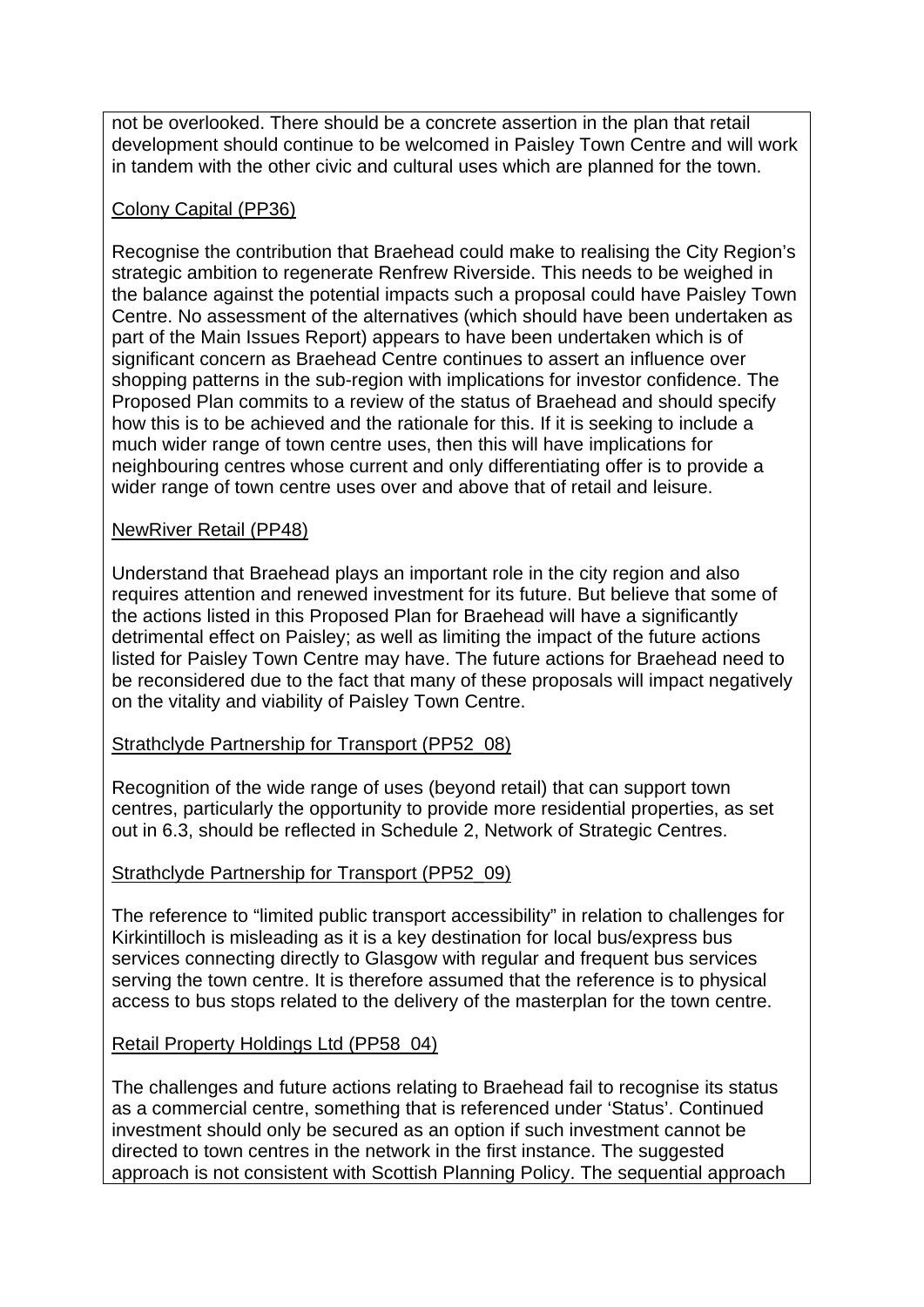in Scottish Planning Policy is not reflected in these challenges and actions. The inclusion of 'retail' under challenges and also future actions is presumptive regarding the outcome of a future sequential assessment. The challenge at the second bullet would appear to be 'to strengthen urban character' with the action being the provision of a range of uses to enhance its offer and quality of place. The text in the plan should be amended accordingly. The challenge at the third bullet point would appear to be 'quality of public realm' with the future action being its enhancement. The plan would appear to be ascribing a town centre status to Braehead by stealth e.g. the reference to the development of a Braehead 'Centre' Strategy and Action Plan. Braehead's future status (the final bullet point under 'future actions') is a matter to be considered by all neighbouring local authorities, stakeholders and interested parties through the proper development plan process. The schedule is inappropriately pre-empting this process by implying that Braehead's status may change.

## Scottish Government (PP57\_10)

Apparent inconsistency between Diagram 3, Network of Strategic Centres, which shows spatially the network of strategic centres, and Schedule 2, Network of Strategic Centres. It is also unclear why the names of the majority of the 23 strategic centres are shown on the map, but that this has not been done for specific numbers; 13, 23, 9, 18, 19, 20 and 22 whereas the names of some of the nonstrategic centres do appear on the map.

## Land Securities (PP63)

The Schedule should be providing clear guidance that out-of-centre retail parks (whether town centres or not) should not be allowed to have a detrimental impact on Glasgow City Centre nor should they be allowed to grow exponentially.

# **Policy 4 Network of Strategic Centres (Page 32)**

# Intu Shopping Centres Plc (PP31\_02)

The policy runs counter to principles established in the Scottish Planning Policy in respect of the Development Plan's role in prescribing the circumstances when policy tests of the sequential approach and impact are to be applied. It makes clear that the tests of the sequential approach and impact are to be applied to proposals in edge or out of centre locations where the proposals are contrary to the development plan.

## Colony Capital (PP36)

In line with the Scottish Planning Policy requirement and in view of the shifting emphasis on retail at Braehead, there is an expectation of a sequential assessment as part of the supporting evidence. There is no evidence of a sequential assessment being undertaken or any wider consideration of the implications of the proposed expansion of Braehead to include retail uses.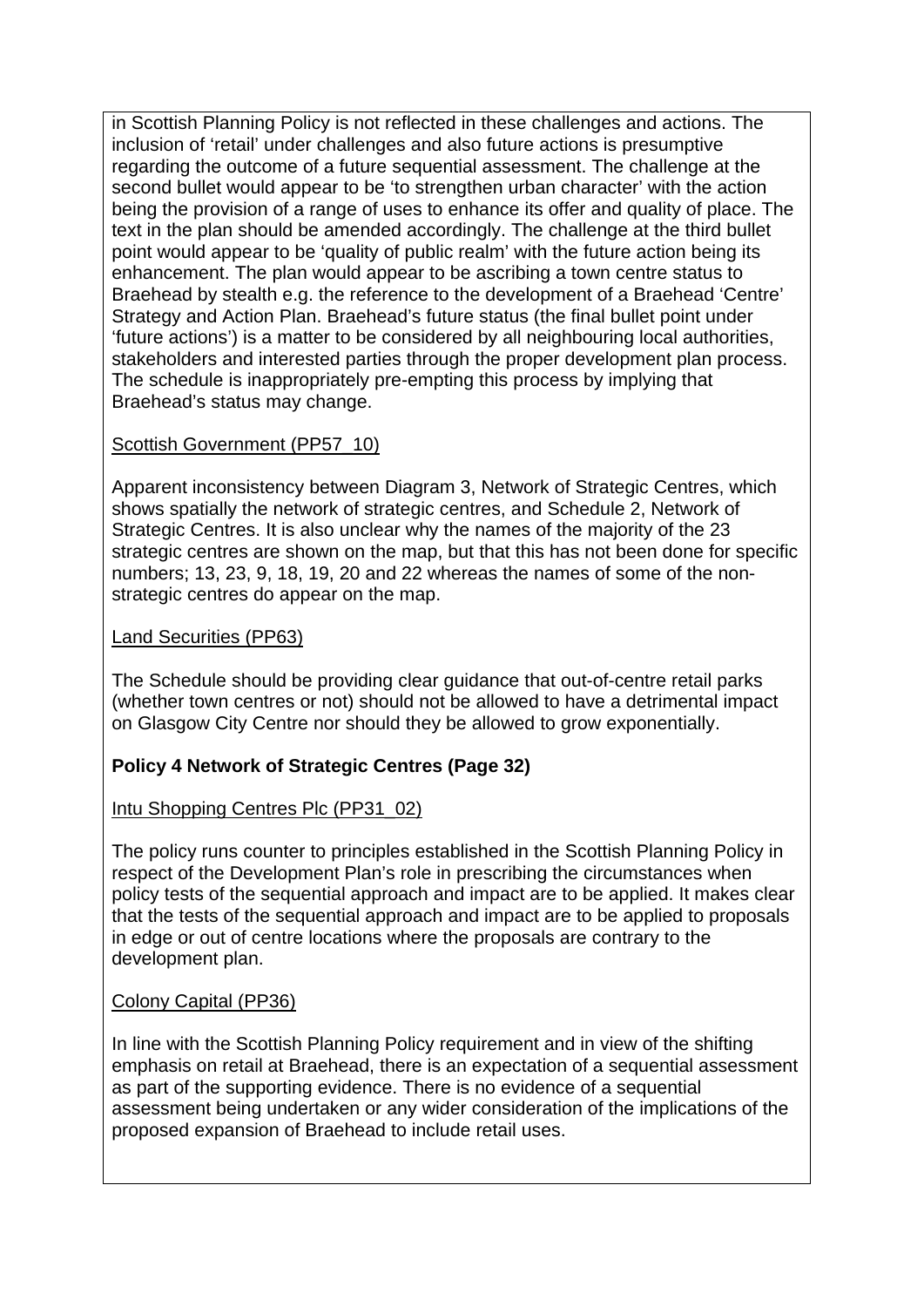## Strathclyde Partnership for Transport (PP52\_08)

Recognition of the wide range of uses (beyond retail) that can support town centres, particularly the opportunity to provide more residential properties and this should be reflected in the policy.

## Scottish Government (PP57\_09)

Whilst there is reference to Scottish Planning Policy's sequential approach, in terms of the assessment of the impact of such proposals it could be interpreted that this is limited to impacts on other Strategic Centres in the network and consequently that an assessment of the impact on other town centres which are not strategic centres is not required. However, a strategic development could have a significant impact on the vitality and viability of smaller town centres and it is important that these impacts are taken into account in the planning process. As currently drafted the policy could be seen as giving priority to the impacts on a commercial centre over those on town centres **(RSD04)**.

## Retail Property Holdings Ltd (PP58\_03)

The associated reasoned justification at paragraphs 6.7- 6.10, and the Schedule should reflect the differing status of Braehead relative to the other centres, and the implications of this for investment and planning decisions relating to the location of retail developments and other town centre uses. The policy distinguishes the City Centre from the other centres, but not the differing status of the others i.e. Braehead. Bullet point three should emphasise that town centres are sequentially preferred to other locations (such as commercial centres) within the network.

## Land Securities (PP63)

Policy 4, Network of Strategic Centres (last bullet point) does make reference to the sequential approach set out in Scottish Planning Policy however it is felt that the Strategic Centre role is confusing and the perception that strategic centres have an equal status in policy terms remains despite this statement in policy.

Chapter 6 of the Proposed Plan fails to recognise Scottish Planning Policy and the recognised network of shopping centres which again, deems to put all strategic centres on an equal footing. Policy 4 states that "it is recognised that the social significance of Glasgow City Centre sets it apart from all other strategic centres" however there is no vehicle for ensuring the protection of Glasgow City Centre particularly given the impact the City Centre is experiencing from out-of-city retail parks and this is evidenced in the Appendix B of the Proposed Plan Background Report 5 **(RSD05)**.

# **Diagram 3 Network of Strategic Centres (Page 31)**

Scottish Government (PP57\_10)

Perceived inconsistency between the base map locations identified in Diagram 3 and those Strategic Centres identified in Schedule 2, Network of Strategic Centres.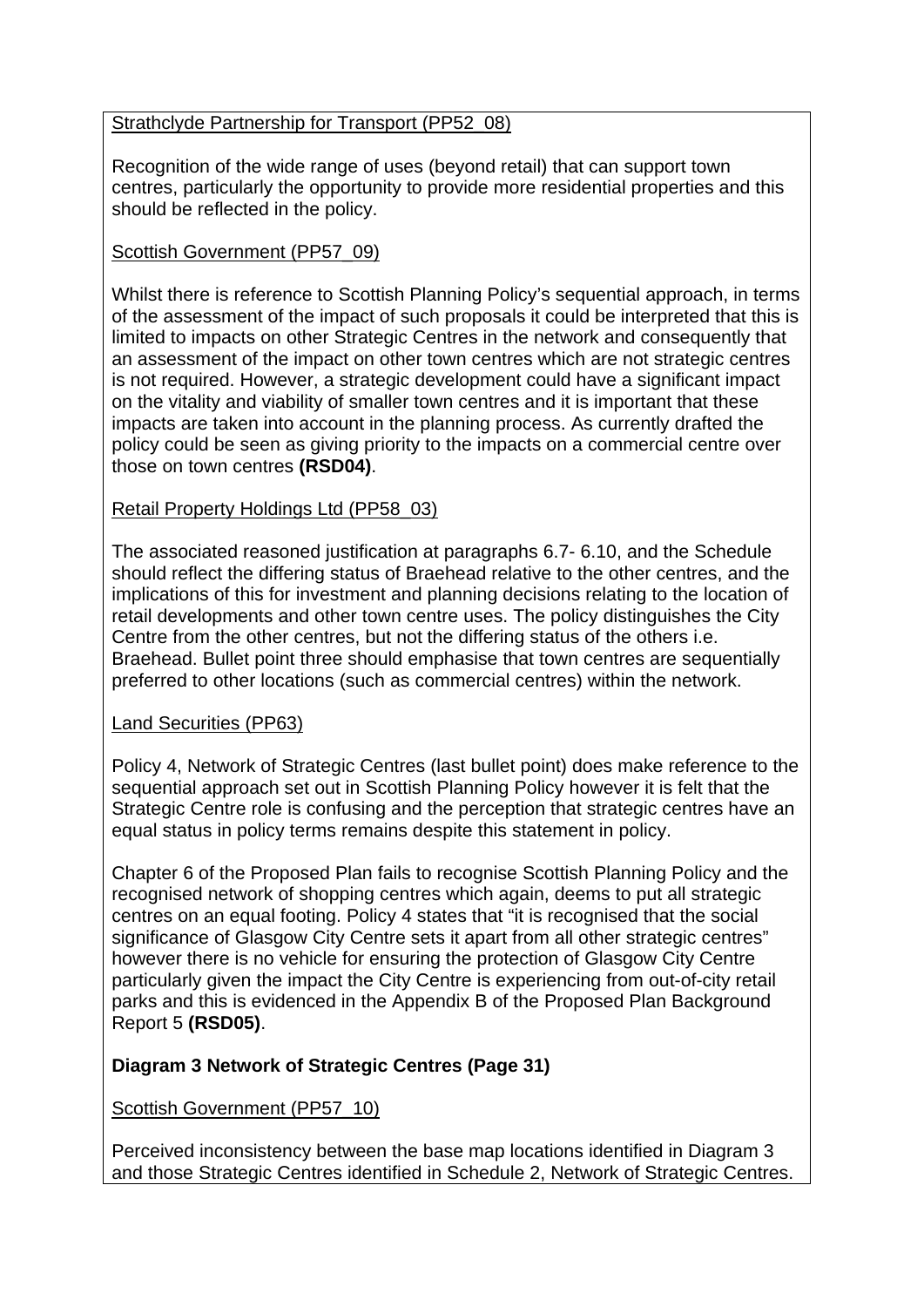# **'Strategic Centre' terminology**

## Retail Property Holdings Ltd (PP58\_05) and Land Securities (PP63)

The Plan refers to 'strategic' centres, a term which has no basis in Scottish Planning Policy, which lacks clarity and is misleading. It appears to assume that Strategic Centre's equate to Town Centres which is not the case, given that Braehead Shopping Centre is a Commercial Centre and sits below Town Centre in the hierarchy

# **Spatial Development Strategy**

# Retail Property Holdings Ltd (PP58\_05)

It is not consistent with Scottish Planning Policy where it refers to 'strategic' centres, a term which has no basis in Scottish Planning Policy and would appear to have been used so as to enable the inclusion of Braehead, a commercial centre and therefore subordinate to all of the other named centres, particularly with respect to retail and leisure development.

# **Miscellaneous**

## Police Scotland (PP16)

In the City Centre's 'Future Actions' section of Schedule 2, Network of Strategic Centres there is no recognition of Greater Glasgow Division's Road Safety Governance Group's priorities to reduce fatalities caused by road traffic collisions and influence driver behaviour.

# Councillor Ralph Barker (PP30\_02)

Lanark needs good transport links and all measures should be taken towards a direct train service from Lanark to Edinburgh. The details to be decided by strategic appraisal guidance as referenced in the South Lanarkshire Council Local Transport Strategy 2013-2023 **(RSD06)**.

# Intu Shopping Centres Plc (PP31\_03)

Schedule 2 of the Proposed SDP sets out the list of Strategic Centres in the Clydeplan area, confirming their "Status", "Role and Function", "Challenges" and "Future Actions". In relation to the final column, "Future Actions" this heading does not correlate with the subtext contained in paragraph 6.6. This text refers to these as being "interventions" in both the first and second sentences in Paragraph 6.6, rather than "Future Actions".

# British Land Company plc (PP55\_01)

Broadly supports the logic and purpose of a Network of Strategic Centres but it fails to offer any guidance as to the intentions for other centres. Would like to see more specific policy advice about the role of other centres not deemed Strategic Centres.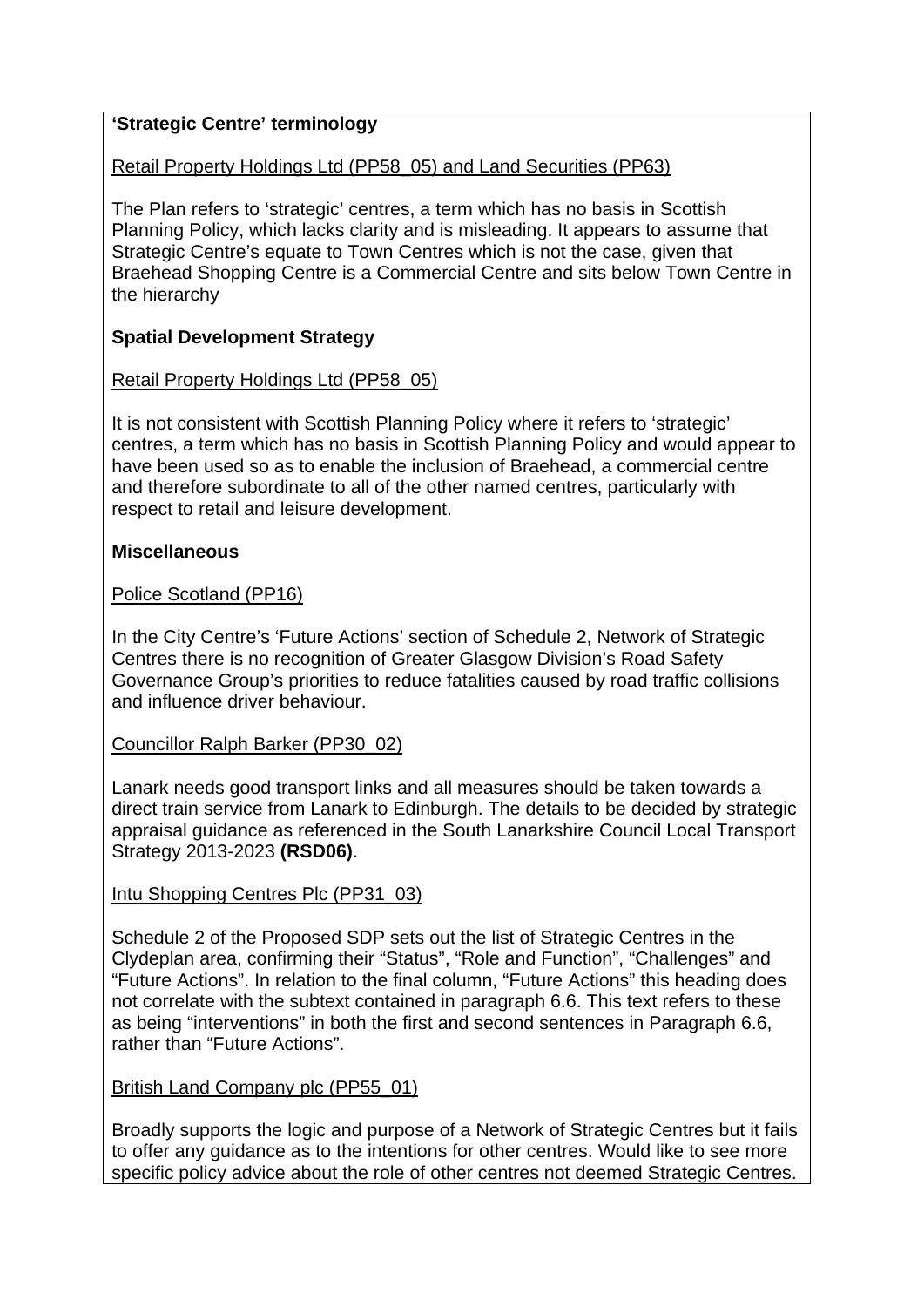# **Evidence base (Background Report 5)**

Colony Capital (PP36)

Request that the supporting evidence is updated to outline the rationale for including retail uses as part of the proposed Future Actions for the Braehead Centre. This should include confirmation that reasonable alternatives to promoting the expansion of the centre to include retail uses have been considered and the reasons for rejecting these alternatives. This should also include a sequential assessment as part of the supporting evidence.

## Retail Property Holdings Ltd (PP58\_04)

NSLSP data is 'broad brush' and insufficiently fine grained to allow a detailed analysis of shopping patterns at a local level. This analysis should be updated to reflect the availability of more recent data published by NSLSP since 2012.

## Land Securities (PP63)

The data presented to inform the network of strategic centres is out of date and the strategy lacks any robust justification particularly as no retail capacity assessment is presented.

## **Modifications sought by those submitting representations:**

# **Network of Strategic Centres - Paragraphs 6.1-6.10 (pages 30-32)**

Intu Shopping Centres Plc (PP31\_01)

Delete reference to Braehead from paragraph 6.9

Retail Property Holdings Ltd (PP58\_01)

Proposed amended wording as follows:

- Page 30 delete 'strategic' from the section title;
- Paragraph 6.1 exchange 'strategic' for 'town' in the first two sentences:
- Paragraph 6.2 exchange 'strategic' for 'town' in the first sentence;
- Paragraph 6.3 additional sentence noting Braehead as a commercial centre and it place in the network/hierarchy consistent with Scottish Planning Policy;
- Paragraph 6.4 delete 'strategic' in the first sentence;
- Paragraph 6.5 delete 'strategic' in the first sentence;
- Paragraph 6.6 delete 'strategic' in the first sentence;
- Page 31 delete 'strategic' from the title of Diagram 3, Network of Strategic Centres.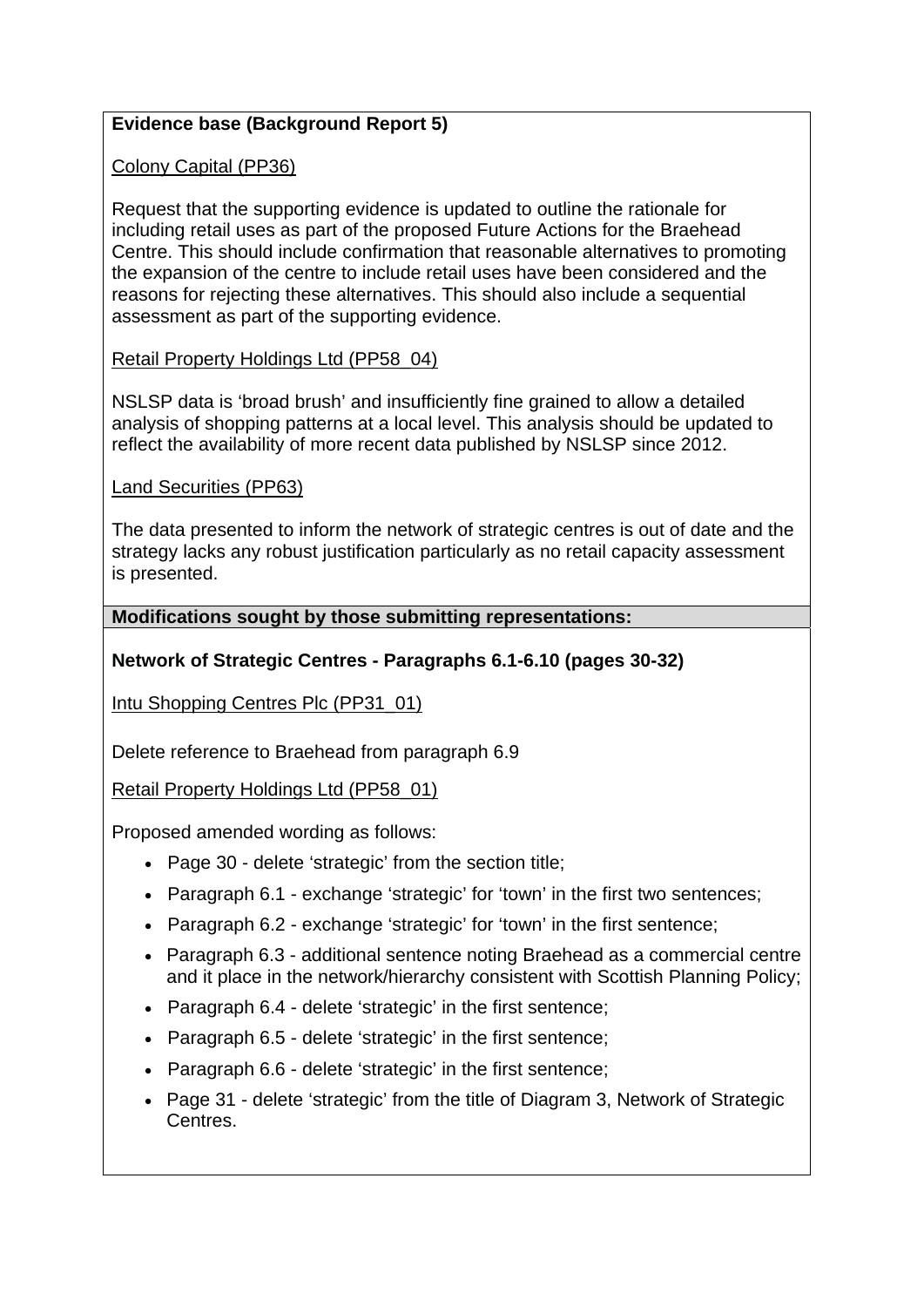## Land Securities (PP63)

No specific change sought. Land Securities would like to re-iterate their concern that the designation of a network of strategic centres is not undertaken at this SDP level. Chapter 6 should be amended to reflect this proposed change.

## East Ayrshire Council (PP02)

No specific changes sought.

## **Schedule 2 Network of Strategic Centres (Pages 33-38)**

Overtown and Waterloo Community Council (PP07)

No specific change sought

## SEPA (PP23)

Air quality should be identified as a challenge for the Strategic Centres which are subject to Air Quality Management Areas (AQMAs). Flood risk should be identified as a challenge for those Strategic Centres where this has been identified in the Clydeplan Strategic Flood Risk Assessment

#### Colony Capital (PP36)

Request that further emphasis is placed upon the importance of retail and leisure uses to support the ambitions of the Paisley Town Centre Heritage Asset Strategy. Support for these types of uses should be regarded as a Future Action in Schedule 2 of the Plan.

Would request that the supporting evidence is updated to outline the rationale for including retail uses as part of the proposed Future Actions for the Braehead Centre. This should include confirmation that reasonable alternatives to promoting the expansion of the centre to include retail uses have been considered and the reasons for rejecting these alternatives. Moreover, in line with the SPP requirement and in view of the shifting emphasis on retail at Braehead, we would expect to see a sequential assessment as part of the supporting evidence. There is no such evidence of this sequential assessment being undertaken or any wider consideration of the implications of the proposed expansion of Braehead to include retail uses. We request that this is undertaken prior to the plan being progressed any further.

## NewRiver Retail (PP48)

The 'Future Actions' for Paisley within Schedule 2, Network of Strategic Centres the following be included: "In line with encouraging a range of uses, retail uses should continue to be supported in the Town Centre".

Within 'Schedule 2 Network of Strategic Centres' under Braehead Future Actions, the following line should be removed from this proposed plan: "based on ongoing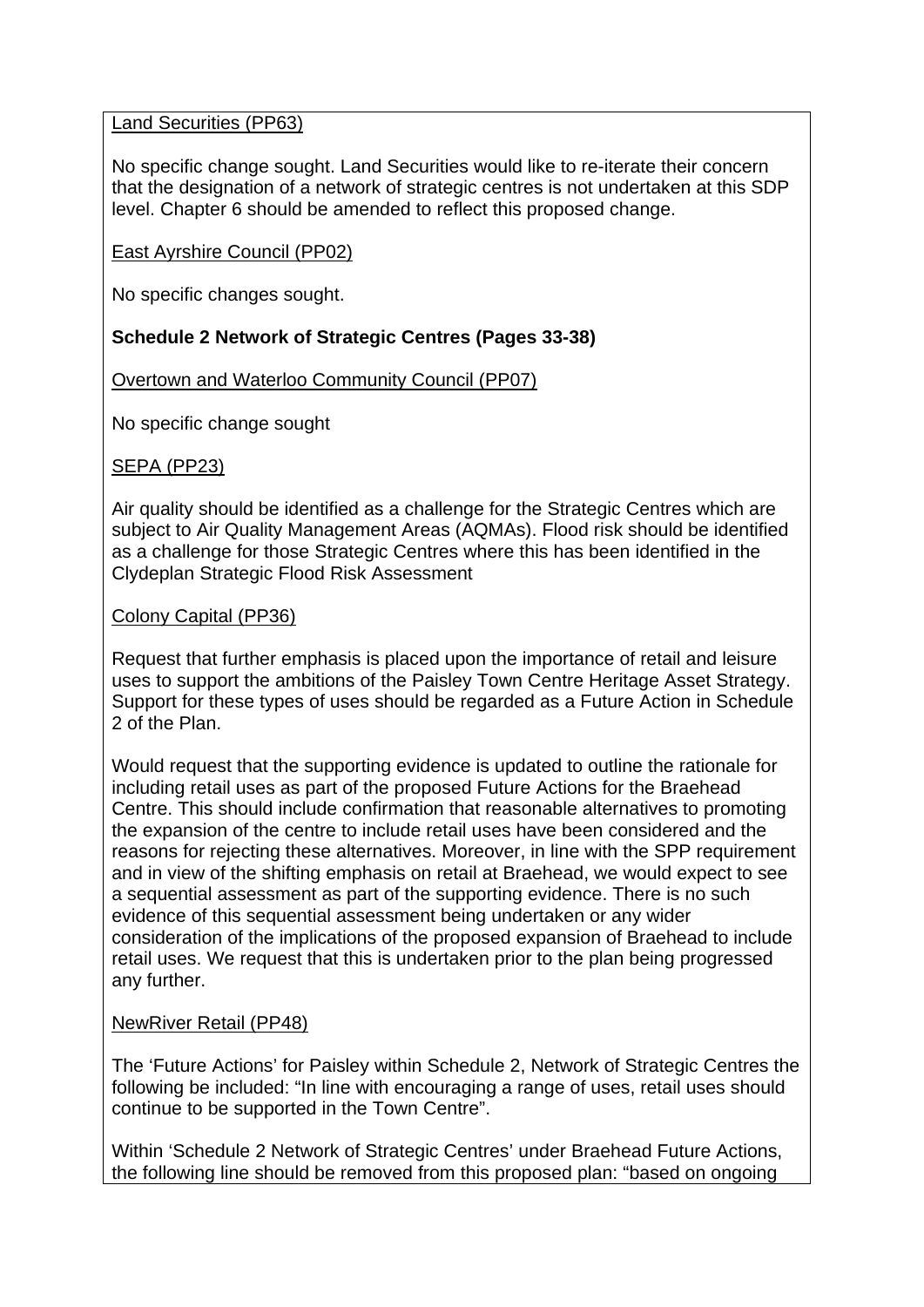monitoring of investment activity and health checks review and consider the status of Braehead".

Retail Property Holdings Ltd (PP58\_04)

Page 33 - delete 'Strategic' from the Schedule title; First column header - delete 'strategic'.

Braehead - Challenges

- Bullet 1 additional text to clarify that additional investment should only be secured as an option if such investment cannot be directed to town centres in the network in the first instance.
- Bullet 2 amend to 'to strengthen urban character'.
- Bullet 3 amend to 'quality of the public realm'.

Braehead - Future Actions

- Bullet 1 delete 'centre' and add 'and monitor' after 'Plan.
- Bullet 2 first sub-bullet amend to 'a range of uses to enhance the existing offer and employment opportunities'.
- Bullet 3 delete bullet point

Strathclyde Partnership for Transport (PP52\_08)

Include reference to residential as appropriate.

Strathclyde Partnership for Transport (PP52\_09)

With reference to bullet 3 in Challenges for Kirkintilloch rewording to clarify the meaning of limited public transport accessibility is required. Without understanding the intent behind this statement it is not possible to suggest an amendment.

## Scottish Government (PP57\_10)

There should be consistency between Diagram 3, its key and the centres listed in Schedule 2, Network of Strategic Centres

## Land Securities (PP63)

Schedule 2 should include limits on floorspace for certain centres such as Silverburn which are evidenced within BR 5 to be growing at a rate which is clearly having an effect on Glasgow City Centre and other strategic centres.

# **Policy 4 Network of Strategic Centres (Page 32)**

Intu Shopping Centres Plc (PP31\_02)

Policy 4 third bullet point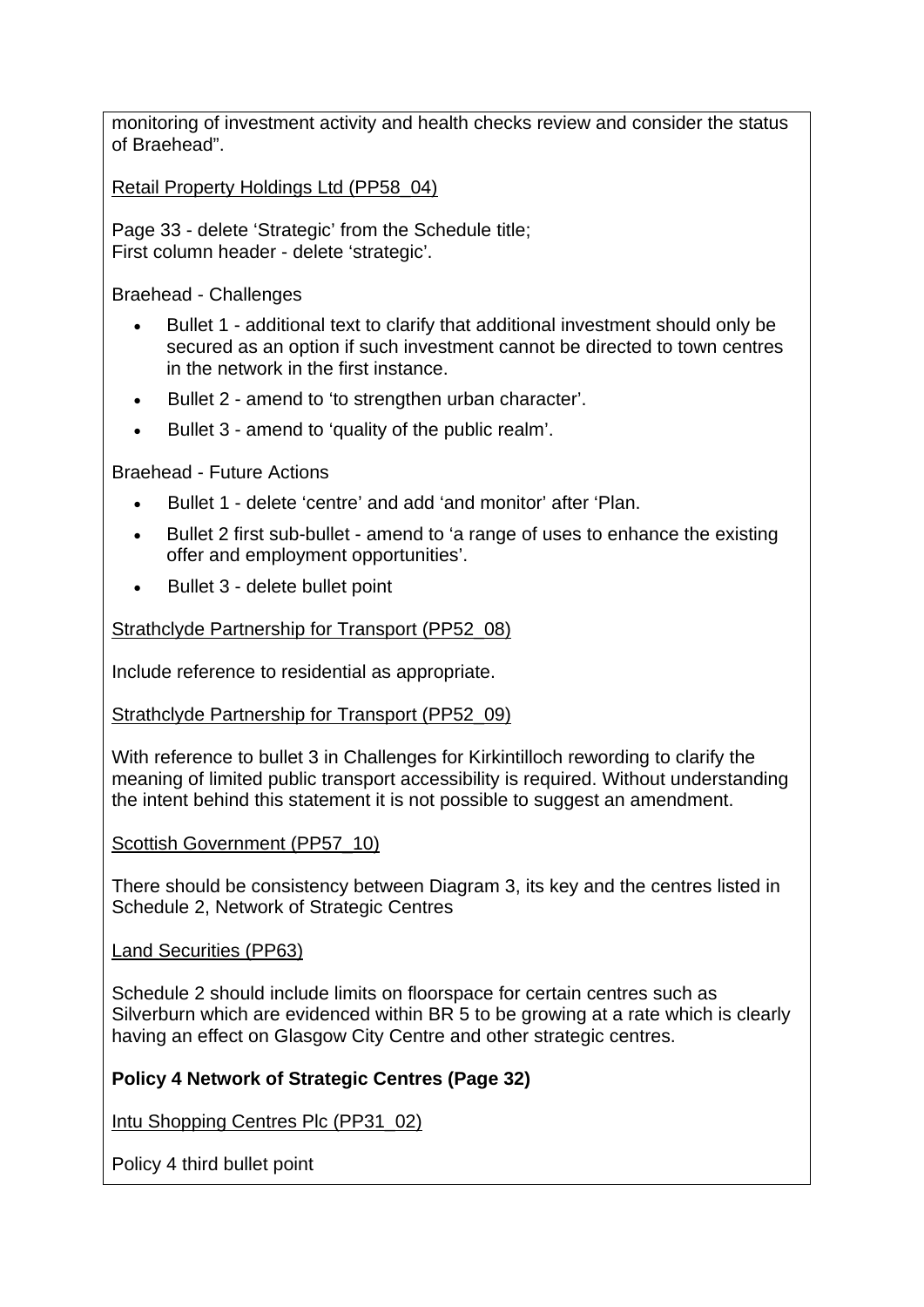- add 'and where' after strategic scale development
- add 'are contrary to the development plan they' after such proposals

# Colony Capital (PP36)

Moreover, in line with the Scottish Planning Policy requirement and in view of the shifting emphasis on retail at Braehead, we would expect to see a sequential assessment as part of the supporting evidence. There is no such evidence of this sequential assessment being undertaken or any wider consideration of the implications of the proposed expansion of Braehead to include retail uses. We request that this is undertaken prior to the Proposed Plan being progressed any further.

## Strathclyde Partnership for Transport (PP52\_08)

add additional bullet - promotes residential populations within town centres

Scottish Government (PP57\_09)

In Policy 4, Network of Strategic Centres, the final bullet point insert additional wording 'and town centres' after 'network' and before 'to'

## Retail Property Holdings Ltd (PP58\_03)

- Paragraph 6.9 delete 'strategic' from first sentence.
- Paragraph 6.9 additional sentence specifically referring to Braehead's role and function as a commercial centre.
- Policy 4, Network of Strategic Centres- delete 'strategic' from the title.
- Policy 4, Network of Strategic Centres exchange 'strategic' for 'town' in the first sentence.
- Policy 4, Network of Strategic Centres additional paragraph between paragraphs 1 and 3 referring to Braehead's role and function as a commercial centre.
- Policy 4, Network of Strategic Centres Bullet 3 Augment to make clear reference to emphasise that town centres are sequentially preferred to other locations (such as commercial centres) within the network.

# Land Securities (PP63)

Greater emphasis that town centres are sequentially preferred to other locations (such as commercial centres) and that Glasgow City Centre should be clearly identified as sitting above all other centres and be given due weight in the SDP.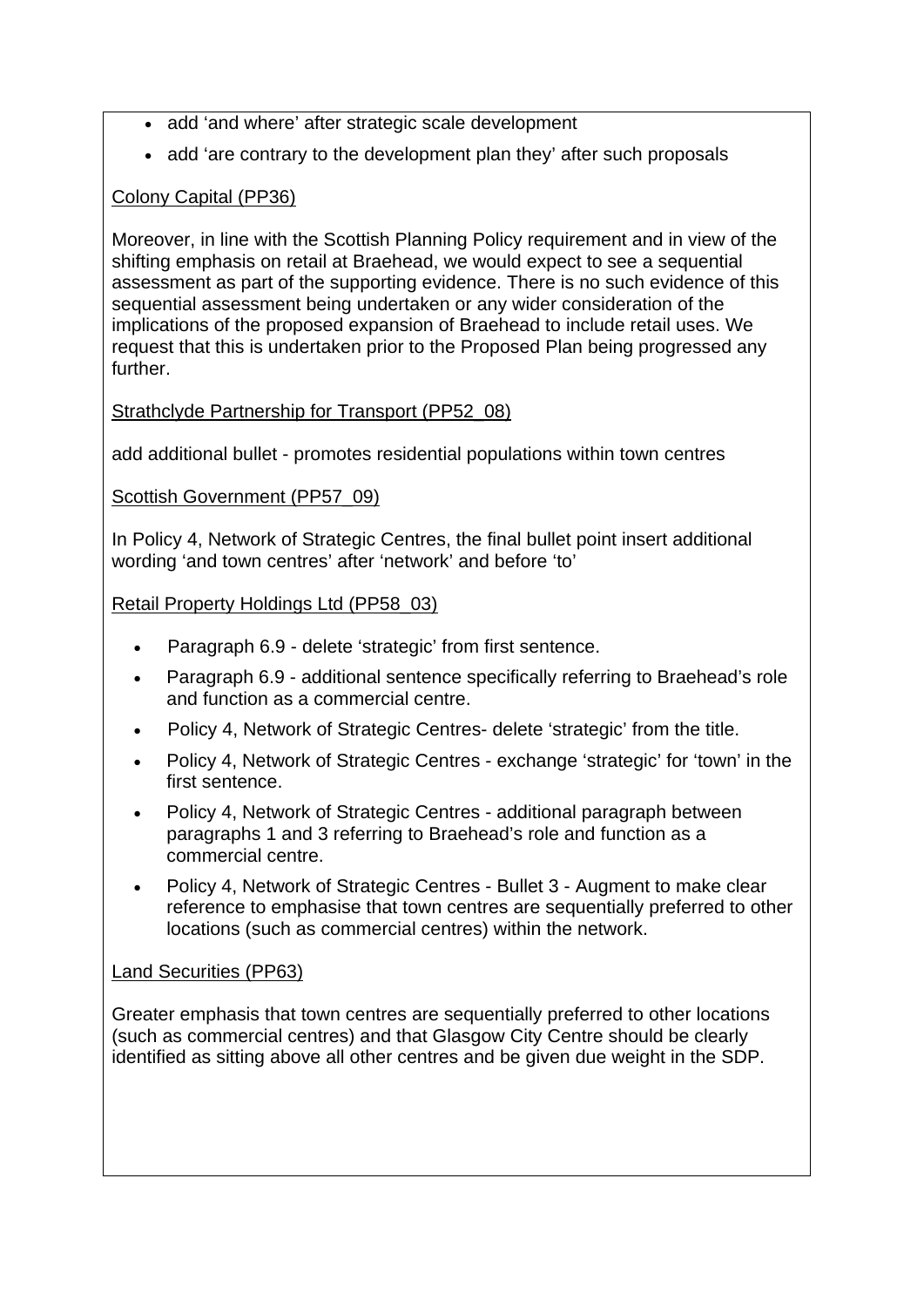# **Diagram 3 Network of Strategic Centres (Page 31)**

Scottish Government (PP57\_10)

Perceived inconsistency between the base map locations identified in Diagram 3 and those Strategic Centres identified in Schedule 2, Network of Strategic Centres. There should be consistency between the Diagram, its key and the centres listed in Schedule 2

# **'Strategic Centre' terminology**

Retail Property Holdings Ltd (PP58\_05) and Land Securities (PP63)

Plan refers to 'strategic' centres, a term which has no basis in Scottish Planning Policy.

# **Spatial Development Strategy**

Retail Property Holdings Ltd (PP58\_05)

The role of the identified network of centres should be summarised following the section (Paragraphs 5.15-5.16 and Joint Strategic Commitment - Glasgow City Centre) on Glasgow City Centre. This new section should also make clear the hierarchy of centres, and the differing roles of town centres and the sole commercial centre, Braehead.

## **Miscellaneous**

Police Scotland (PP16)

Statement on City Centre safety. No specific changes sought.

Councillor Ralph Barker (PP30\_02)

Statement on Lanark train services. No specific changes sought.

Intu Shopping Centres Plc (PP31\_03)

To ensure consistency with Schedule 2, Network of Strategic Centres, revise the wording within paragraph 6.6 to refer to "future actions" rather than "interventions".

British Land Company plc (PP55\_01)

No specific change sought. Would like to see more specific policy advice about the role of other centres not deemed Strategic Centres.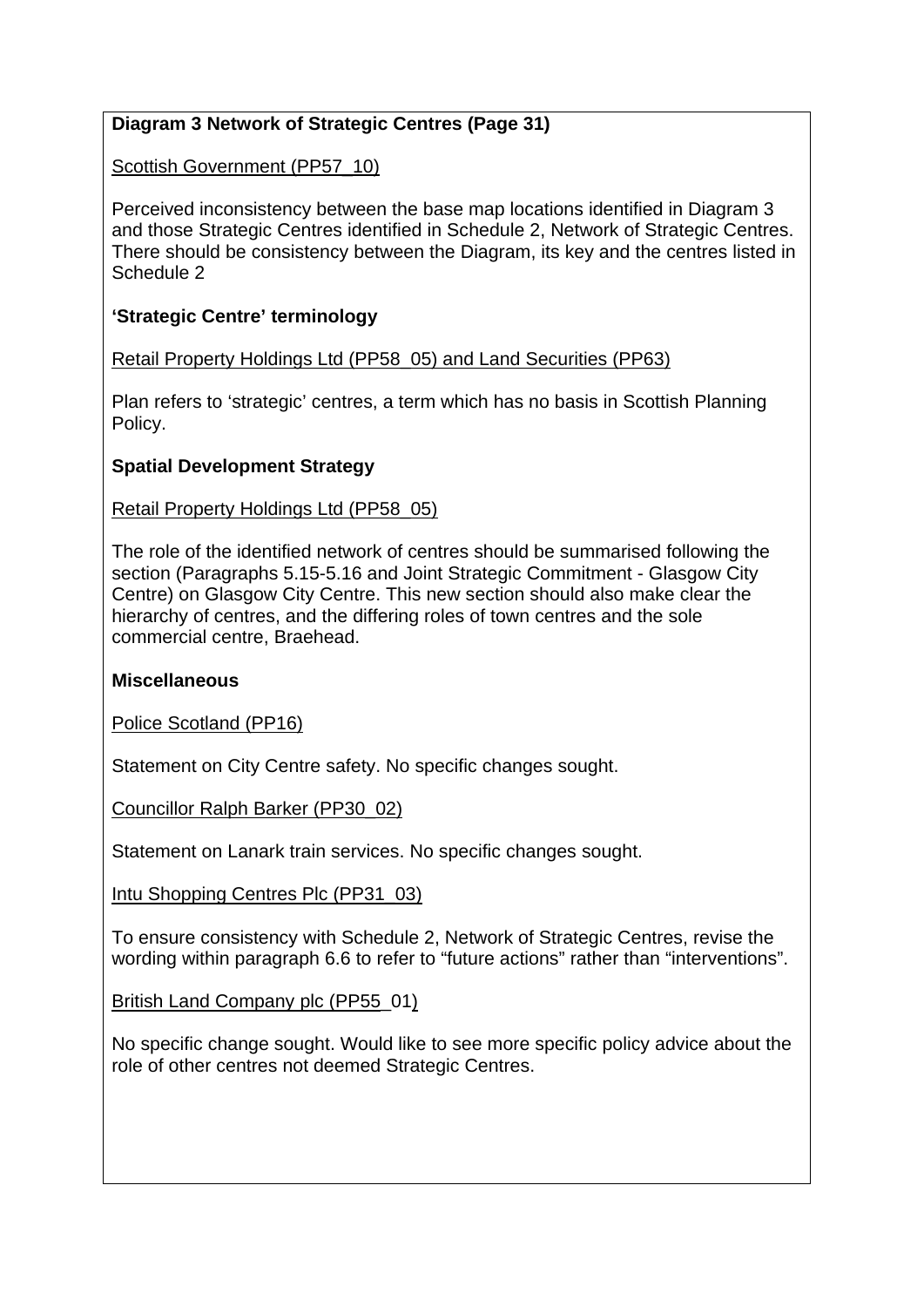# **Evidence base (Background Report 5)**

Colony Capital (PP36)

Moreover, in line with the SPP requirement and in view of the shifting emphasis on retail at Braehead, we would expect to see a sequential assessment as part of the supporting evidence. There is no such evidence of this sequential assessment being undertaken or any wider consideration of the implications of the proposed expansion of Braehead to include retail uses. We request that this is undertaken prior to the plan being progressed any further.

## Retail Property Holdings Ltd (PP58\_04)

The evidence base outlined in Background Report 5 is flawed and the National Survey of Local Shopping Patterns (NSLSP) data is 'broad brush' and insufficiently fine grained to allow a detailed analysis of shopping patterns at a local level.

## Land Securities (PP63)

Background Report 5 should be amended to follow the direction of SPP (2014) and confirm the network of centres, this should then be strongly emphasised in chapter 6 of the Proposed SDP and Background Report 5. Glasgow City Centre should be clearly identified as sitting above all other centres and be given due weight in the SDP. Page 5 of Background Report 5, the green table should be amended to take out "Support for other Strategic Centres to deliver their respective role and function" and replaced with text which will protect the City Centre from other strategic centres which are evidently having a negative impact on the city centre.

## **Summary of responses (including reasons) by Planning Authority:**

# **Network of Strategic Centres - Paragraphs 6.1-6.10 (pages 30-32)**

Intu Shopping Centres Plc (PP31\_01)

Clydeplan does not accept the modification as it considers the Plan is supported by a range of established and reputable evidence. Background Report 5 **(ASD02)** is a technical paper and not part of the formal Examination process. However, Clydeplan will be updating their evidence base through ongoing monitoring but this has no consequences for approach in the current Plan. However, if the Reporter is so minded, Clydeplan would suggest the following wording additions (underlined) to paragraph 6.9 (page 32):

'Like all the strategic centres in the network, the City Centre is also experiencing challenges. Despite ongoing investment, the City Centre's comparison shopping population has reduced over the last decade. It is strongly influenced by a number of existing, new or expanded major strategic centres, such as Braehead, Easterhouse and Pollok. This along with the greater resilience of other strategic centres, appears to be contributing to a shrinking of the City Centre's shopper population.'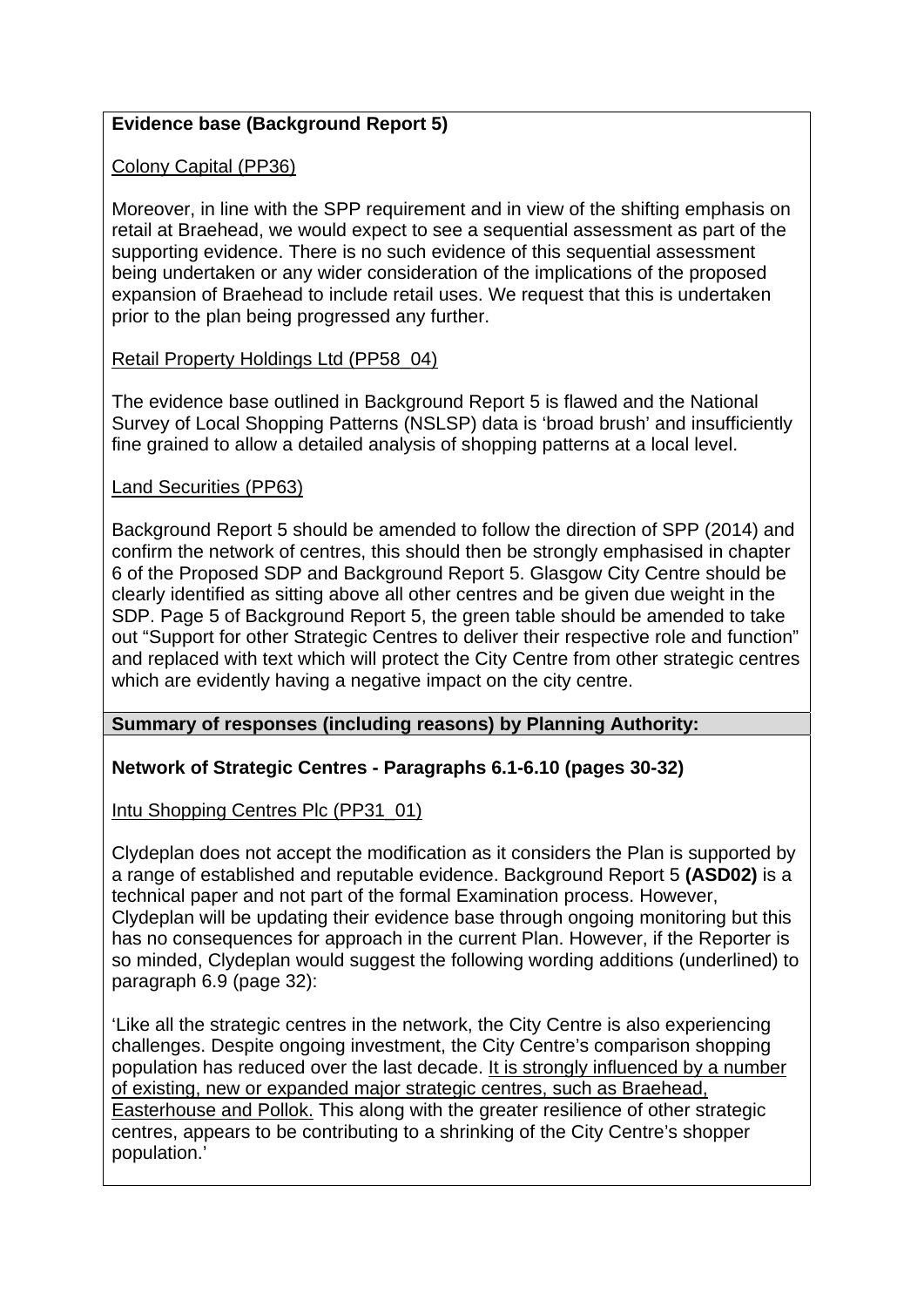# Retail Property Holdings Ltd (PP58\_01) and Land Securities (PP63)

Clydeplan does not accept the modification as it considers this matter is adequately covered in Scottish Planning Policy paragraphs 60 and 68 **(ASD01)**, the proposed plan sections including, the Joint Strategic Commitment - Glasgow City Centre, paragraphs 6.1-6.10, Policy 4, Network of Strategic Centres, Schedule 2, Network of Strategic Centres and Section 10 Implementing the Plan and Development Management. In particular, Schedule 2 identifies the planning status of each of the strategic centres identified in the network. Any application of national and the Plan policy would have to take cognisance of the relevant planning status of a strategic centre. However, if the Reporter is so minded, Clydeplan would suggest adding an additional paragraph after paragraph 6.6 (page 30) as follows:

"The network of strategic centres consists of a city centre, town centres and a commercial centre and is subject to the provisions set out in Scottish Planning Policy." (Note: This additional paragraph will mean that all subsequent paragraph numbers following that in section 6 of the Plan will require to be appropriately renumbered).

# East Ayrshire Council (PP02)

Clydeplan does not accept the modification as it considers the matter is adequately covered in Scottish Planning Policy paragraphs 70-73 **(ASD01)**, the proposed plan sections including: the Joint Strategic Commitment - Glasgow City Centre, paragraphs 6.1-6.10, Policy 4, Network of Strategic Centres, Schedule 2, Network of Strategic Centres and Section 10 Implementing the Plan and Development Management. In particular, the issue of monitoring of investment activity, health checks review and the strategy for a particular strategic centre will be taken forward through the relevant Local Development Plan and will adhere to the requirements in Scottish Planning Policy and the Plan policy approach identified above. With specific reference to Pollok, it should be noted that there has been no change in the planning status of the strategic centre from that in the currently approved Clydeplan. Its planning status remains that of a town centre. As part of the development plan process all of the strategic centres will be reviewed, monitored and assessed as part of the ongoing work of Clydeplan for future iterations of the plan.

# **Schedule 2 Network of Strategic Centres**

# SEPA (PP23)

Clydeplan does not accept the modification as it considers the matter of Air Quality Management Areas (AQMAs) is adequately addressed by Map 1, Air Quality Management Areas in the Proposed Plan Strategic Environmental Assessment Updated Environmental Report **(ASD03)**, the relevant AQMAs designations, Local Development Plans policies, development management functions and subject to the provisions set out in Scottish Planning Policy Annex A - Town Centre Health Checks and Strategies and therefore does not specifically have to be identified in Schedule 2.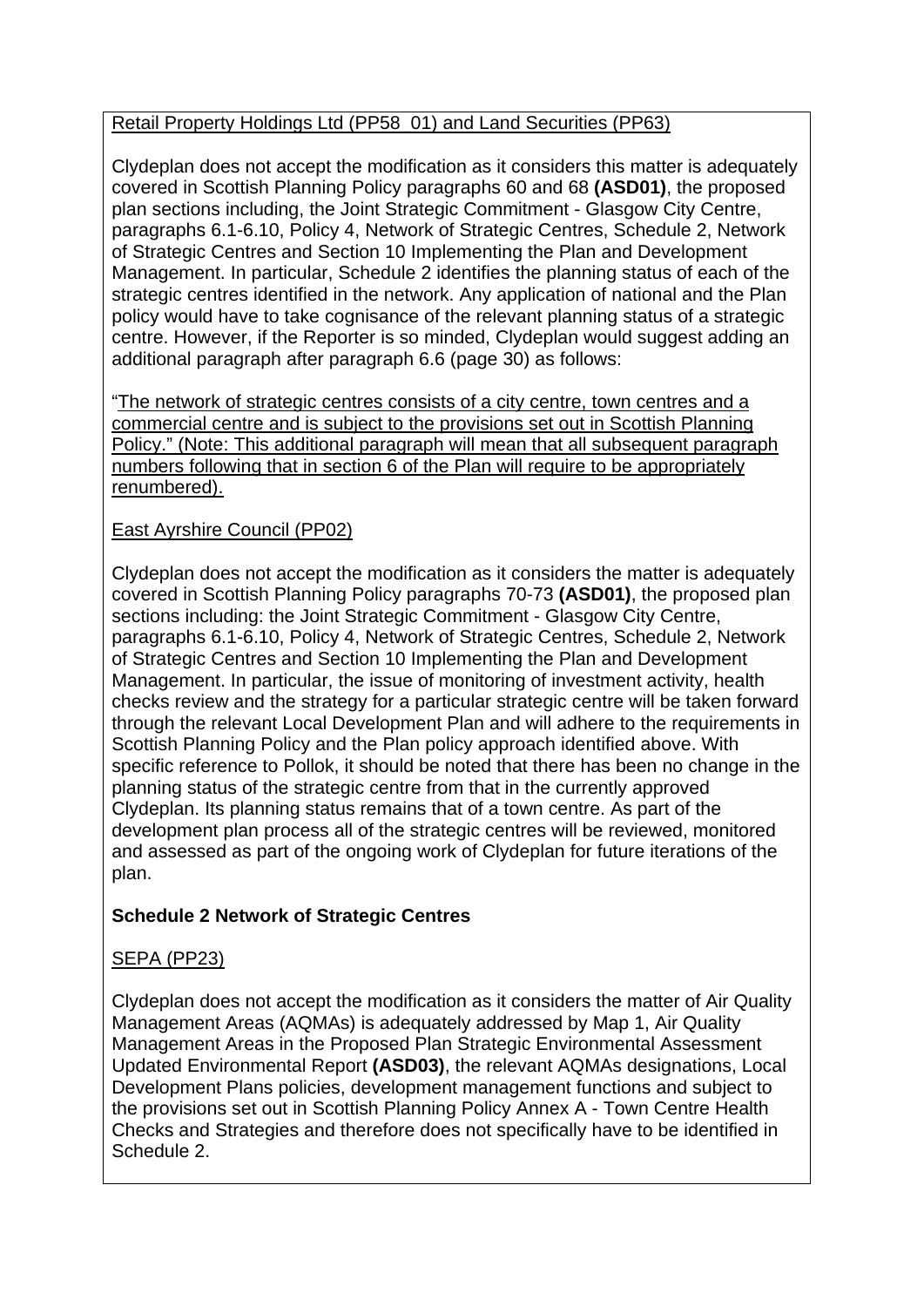Clydeplan does not accept this modification as it considers the issue of flood risk for the strategic centres is adequately addressed through the guidance identified for this matter in Appendix C Clydeplan Strategic Flood Risk Assessment in the Proposed Plan Strategic Environmental Assessment Updated Environmental Report **(ASD03)** and therefore does not specifically have to be identified in Schedule 2.

# Colony Capital (PP36)

Clydeplan does not accept the modification as it considers this matter is adequately covered in Scottish Planning Policy paragraph 60 **(ASD01)** and within the proposed plan including: the Joint Strategic Commitment - Glasgow City Centre; paragraphs 6.1- 6.10; Policy 4, Network of Strategic Centres; Schedule 2, Network of Strategic Centres; and Section 10 Implementing the Plan and Development Management including Schedule 15, Indicative Compatible Development. In particular, Schedule 2 identifies both retail and leisure in the Role and Function column of the Schedule in relation to Paisley. Within Section 10 of the Plan, Schedule 15 (page 97) identifies a range of indicative compatible developments that would be suitable for a strategic centre and both of these uses are identified. Scottish Planning Policy identifies the need to attract footfall generating uses into town centres, which Paisley is, and both of these uses would meet that criteria.

Clydeplan does not accept the modification as it considers the Plan is supported by a range of established evidence, including from the constituent Authorities. Background Report 5 **(ASD02)** is a technical paper and not part of the formal Examination process as the examination is restricted to the Plan. However, Clydeplan will be updating their evidence base through ongoing monitoring but this has no consequences for the approach in the current Plan. It is also considered that the matter of sequential assessment is adequately covered in Scottish Planning Policy paragraph 60 **(ASD01)**, and within the proposed plan including, paragraph 6.3, Policy 4, Network of Strategic Centres and Section 10 Implementing the Plan and Development Management. In particular, Schedule 2, also referenced in Policy 4, identifies the planning status of each of the strategic centres identified in the network. Any application of national and the Plan policy would have to take cognisance of the relevant planning status of a strategic centre. It should be noted that retail is an acceptable use within a commercial centre and any strategic development proposal would have to be fully assessed against the policy approach identified above.

# NewRiver Retail (PP48)

Clydeplan does not accept the modification as it considers the matter is adequately covered in Scottish Planning Policy paragraph 60 **(ASD01)** and within the proposed plan including: the Joint Strategic Commitment - Glasgow City Centre; paragraphs 6.1-6.10; Policy 4, Network of Strategic Centres; Schedule 2, Network of Strategic Centres; and Section 10 Implementing the Plan and Development Management including Schedule 15, Indicative Compatible Development. In particular, Schedule 2 identifies retail in the Role and Function column of the Schedule in relation to Paisley. Schedule 15 (page 97) of the Plan identifies a range of indicative compatible developments that would be suitable for a strategic centre and this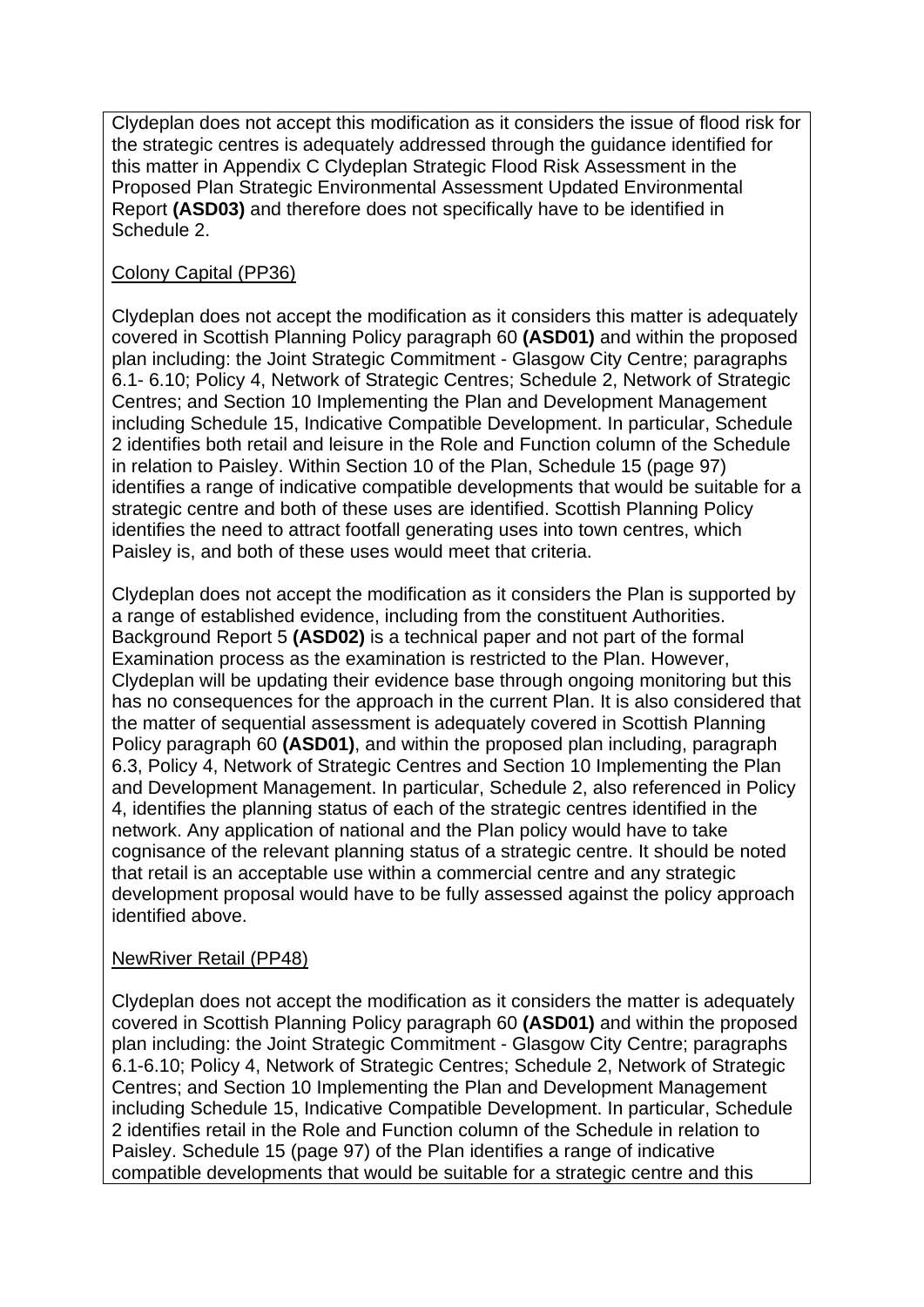particular use is identified. Scottish Planning Policy identifies the need to attract footfall generating uses into town centres, which Paisley is, and this use would meet that criteria.

Clydeplan does not accept the modification as it considers the matter is adequately covered in Scottish Planning Policy paragraphs 63 and 66 **(ASD01)**, and within the proposed plan including: the Joint Strategic Commitment - Glasgow City Centre; paragraphs 6.1- 6.10; Policy 4, Network of Strategic Centres; Schedule 2, Network of Strategic Centres; and Section 10 Implementing the Plan and Development Management. In particular, the issue of monitoring of investment activity and health checks review is a matter for the relevant Local Development Planning Authority and they would have to reflect the requirements in Scottish Planning Policy and the Plan policy approach identified above. With specific reference to Braehead, it should be noted that there has been no change in the planning status of the strategic centre from that in the currently approved Glasgow and the Clyde Valley Strategic Development Plan (May 2012). Its planning status remains that of a commercial centre. As part of the development plan process all of the strategic centres will be reviewed, monitored and assessed as part of the ongoing work of Clydeplan for future iterations of the plan.

## Retail Property Holdings Ltd (PP58\_04)

Clydeplan does not accept the modification as it considers the matter is adequately covered in Scottish Planning Policy paragraphs 63 and 66 **(ASD01)** and within the proposed plan including: the Joint Strategic Commitment - Glasgow City Centre; paragraphs 6.1-6.10: Policy 4, Network of Strategic Centres; Schedule 2, Network of Strategic Centres; and Section 10 Implementing the Plan and Development Management. In particular, in Schedule 2, the bullet points identified under both the Challenges and Future Actions reflect the considered view of both Clydeplan and the relevant constituent Authority. In some cases, this reflects ongoing work around a strategy for the particular strategic centre which will be taken forward through the relevant Local Development Plan and will adhere to the requirements in Scottish Planning Policy and the Plan policy approach identified above. With specific reference to Braehead, it should be noted that there has been no change in the planning status of the strategic centre from that in the currently approved Glasgow and the Clyde Valley Strategic Development Plan (May 2012). Its planning status remains that of a commercial centre. As part of the development plan process all of the strategic centres will be reviewed, monitored and assessed as part of the ongoing work of Clydeplan for future iterations of the plan.

## Strathclyde Partnership for Transport (PP52\_08)

Clydeplan does not accept the modification as it considers the matter is adequately covered in Scottish Planning Policy paragraph 60 **(ASD01)** and within the proposed plan sections including: the Joint Strategic Commitment - Glasgow City Centre; paragraphs 6.1-6.10; Policy 4, Network of Strategic Centres; Schedule 2, Network of Strategic Centres; and Section 10 Implementing the Plan and Development Management including Schedule 15, Indicative Compatible Development. In particular, Schedule 2 identifies residential, where appropriate, in the Role and Function column of the Schedule. Schedule 15 (page 97) of the Plan identifies a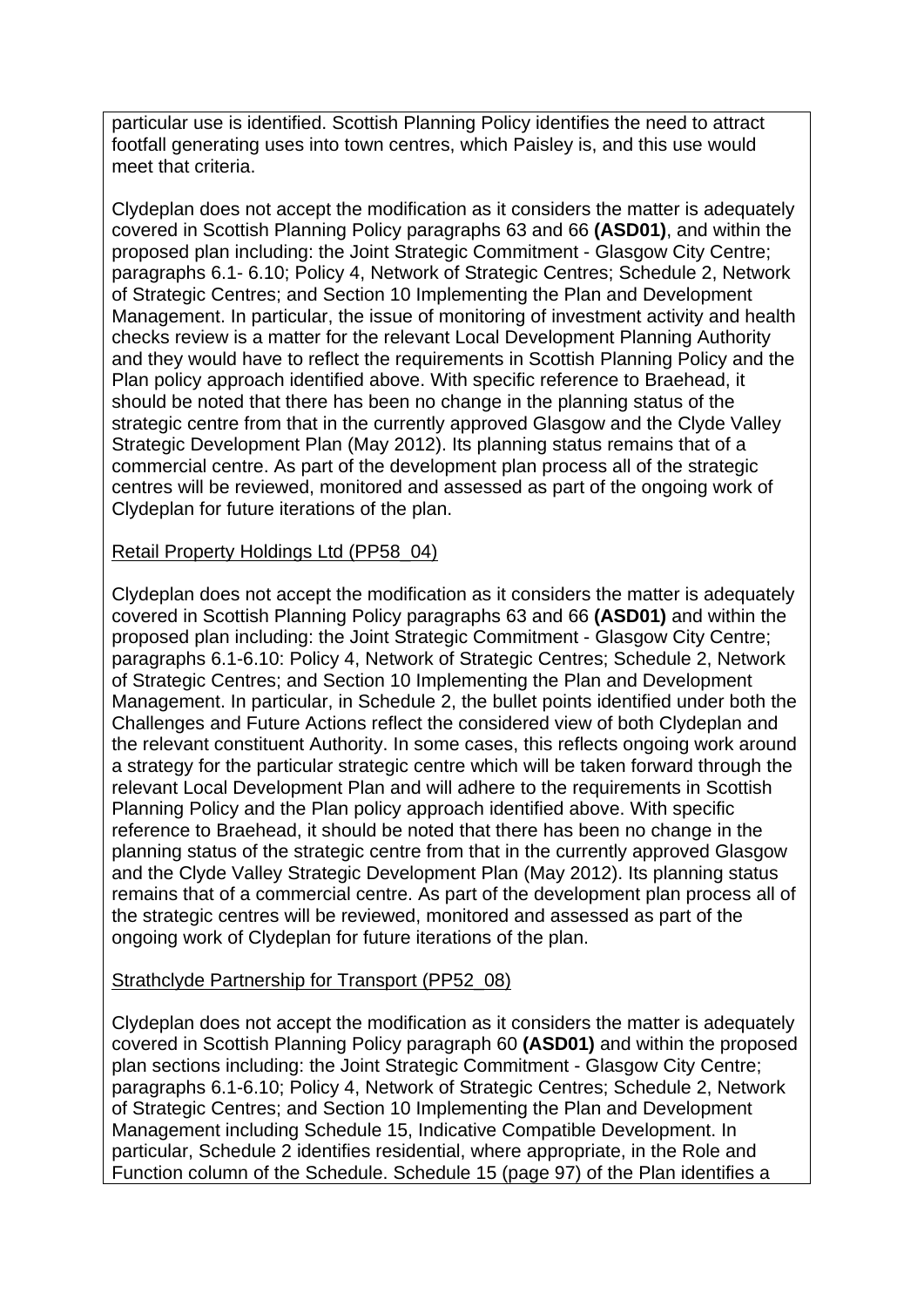range of indicative compatible developments that would be suitable for a strategic centre and this particular use is identified. Scottish Planning Policy identifies the need to attract footfall generating uses into town centres and this use would meet that criteria.

## Strathclyde Partnership for Transport (PP52\_09)

Clydeplan does not accept the modification as it considers the term 'limited public transport accessibility' refers to the fact that Kirkintilloch does not include direct access to the railway network. Whilst this is unlikely to change in the foreseeable future, there is potential to improve access to public transport through measures such as physical access to bus stops related to the delivery of the masterplan for the town centre and active travel connections as identified in Schedule 2.

## Scottish Government (PP57\_10)

Clydeplan does not accept the modification as it considers Diagram 3, Network of Strategic Centres is for indicative purposes only and to enable the user to identify the broad geography of the city region, as is the case for all Diagrams in the Plan. It is not intend to relate specifically to the network of strategic centres identified in Schedule 2, Network of Strategic Centres, some of which are not identified on the base mapping.

## Land Securities (PP63)

Clydeplan does not accept the modification as it considers this is not a suitable element to be included in Schedule 2, Network of Strategic Centres. Clydeplan considers the matter is adequately covered in Scottish Planning Policy paragraphs 68, 70, 71, 72 and 73 **(ASD01)** and within the proposed plan including: the Joint Strategic Commitment - Glasgow City Centre; paragraphs 6.1- 6.10; Policy 4, Network of Strategic Centres; Schedule 2, Network of Strategic Centres; and Section 10 Implementing the Plan and Development Management including Schedule 14, Strategic Scales of Development. In particular, Schedule 14 (page 96) outlines the strategic scales of development that would require to be assessed against Diagram 11 (pages 98-99). Furthermore, Schedule 14 states that the relevant policies in Scottish Planning Policy also require to be taken into consideration particularly in respect to promoting town centres.

# **Policy 4 Network of Strategic Centres (Page 32)**

## Intu Shopping Centres Plc (PP31\_02)

Clydeplan does not accept the modification as it considers this matter is adequately covered in Scottish Planning Policy paragraphs 68, 70, 71, 72 and 73 **(ASD01)** and within the proposed plan including: the Joint Strategic Commitment - Glasgow City Centre; paragraphs 6.1- 6.10; Policy 4, Network of Strategic Centres; Schedule 2, Network of Strategic Centres; and Section 10 Implementing the Plan and Development Management. In particular, Schedule 2 identifies the planning status of each of the strategic centres identified in the network. Any application of national and proposed Plan policy would have to take cognisance of the relevant planning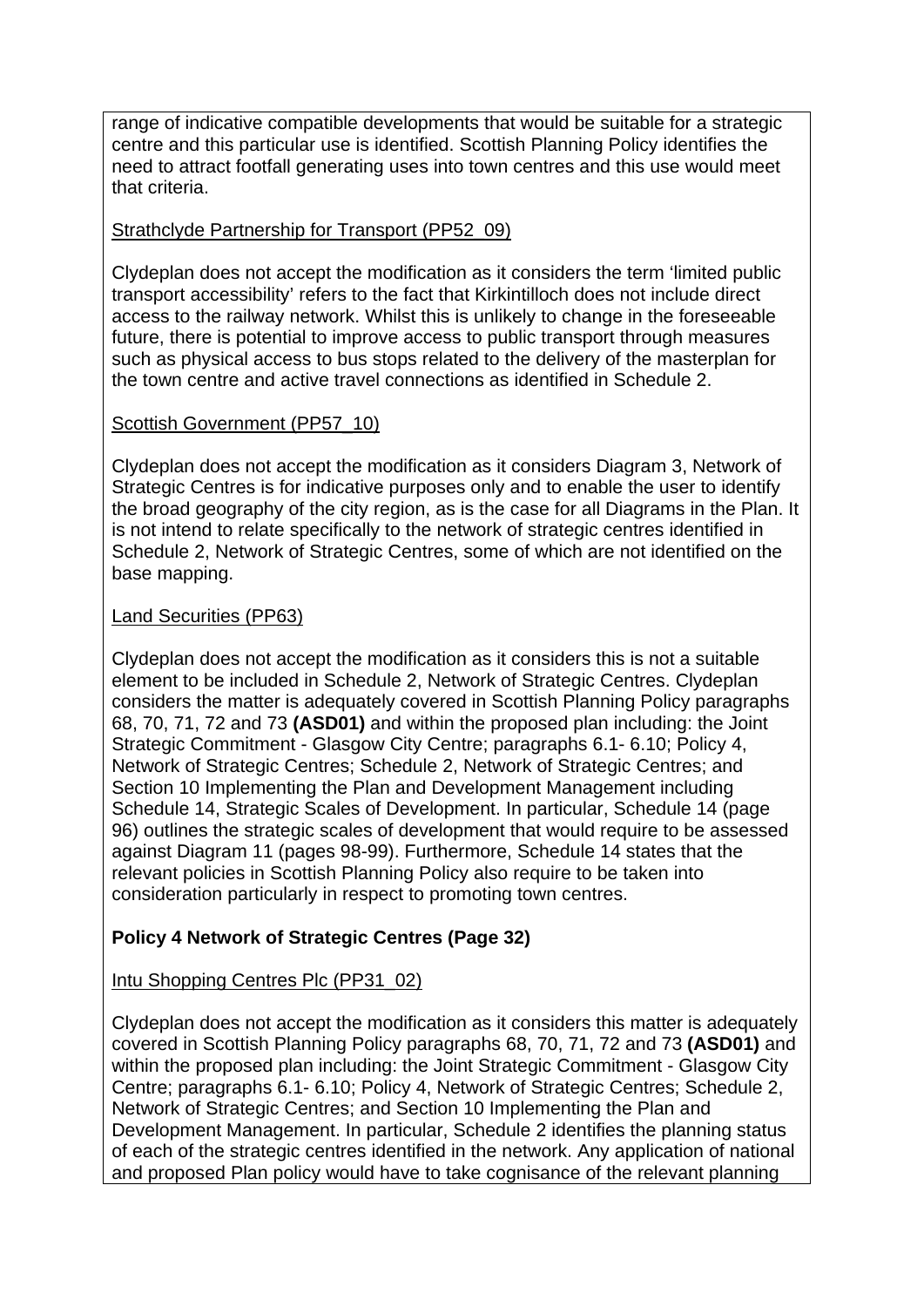status of a strategic centre. This planning status determines how the sequential/town centre first approach in Scottish Planning Policy (paragraphs 68, 70, 71, 72 and 73) is applied to each centre in the network in relation to the role and function, challenges and future actions identified in Schedule 2.

## Colony Capital (PP36)

Clydeplan does not accept the modification as it considers the matter of sequential assessment is adequately covered in Scottish Planning Policy paragraphs 68, 70, 71, 72 and 73 **(ASD01)** and within the proposed plan including: the Joint Strategic Commitment - Glasgow City Centre; paragraph 6.3; Policy 4, Network of Strategic Centres third bullet point; the Status column in Schedule 2, Network of Strategic Centres; and Section10, Diagram 11 Implementing the Plan and Development Management. In particular, Schedule 2 identifies the planning status of each of the strategic centres identified in the network. Any application of Scottish Planning Policy and the Policy 4 would have to take cognisance of the relevant planning status of a strategic centre. It should be noted that retail is an acceptable use within a commercial centre and any strategic development proposal would have to be fully assessed against the policy approach identified in the Plan.

## Strathclyde Partnership for Transport (PP52\_08)

Clydeplan does not accept the modification as it considers this matter is adequately covered in Scottish Planning Policy paragraphs 60 **(ASD01)**, and within the proposed plan including: the Joint Strategic Commitment - Glasgow City Centre; paragraphs 6.1-6.10; Policy 4, Network of Strategic Centres; Schedule 2, Network of Strategic Centres; and Section 10 Implementing the Plan and Development Management including Schedule 15, Indicative Compatible Development. In particular, Schedule 2 identifies residential, where appropriate, in the Role and Function column of the Schedule. Schedule 15 (page 97) of the Plan identifies a range of indicative compatible developments that would be suitable for a strategic centre and this particular use is identified. Scottish Planning Policy identifies the need to attract footfall generating uses into town centres and this use would meet that criteria.

## Scottish Government (PP57\_09)

Clydeplan does not accept the modification as it considers this matter is adequately covered in Scottish Planning Policy paragraphs 68, 70, 71, 72 and 73 **(ASD01)** and within the proposed plan including: the Joint Strategic Commitment - Glasgow City Centre; paragraph 6.3; Policy 4, Network of Strategic Centres; Schedule 2, Network of Strategic Centres; and Section 10 Implementing the Plan and Development Management. In particular, the network of strategic centres have been identified as being the locations deemed, by the Clydeplan authorities, to be strategic at a city region level and are the locations where strategic levels of floorspace should be directed to as set out in Policy 4, Network of Strategic Centres and Section 10 Implementing the Plan and Development Management. It is considered that nonstrategic town centres i.e. those town centres not identified by Clydeplan in the Plan, given their scale and roles and functions, are best placed to be promoted and protected by the relevant Local Development Plans policies, development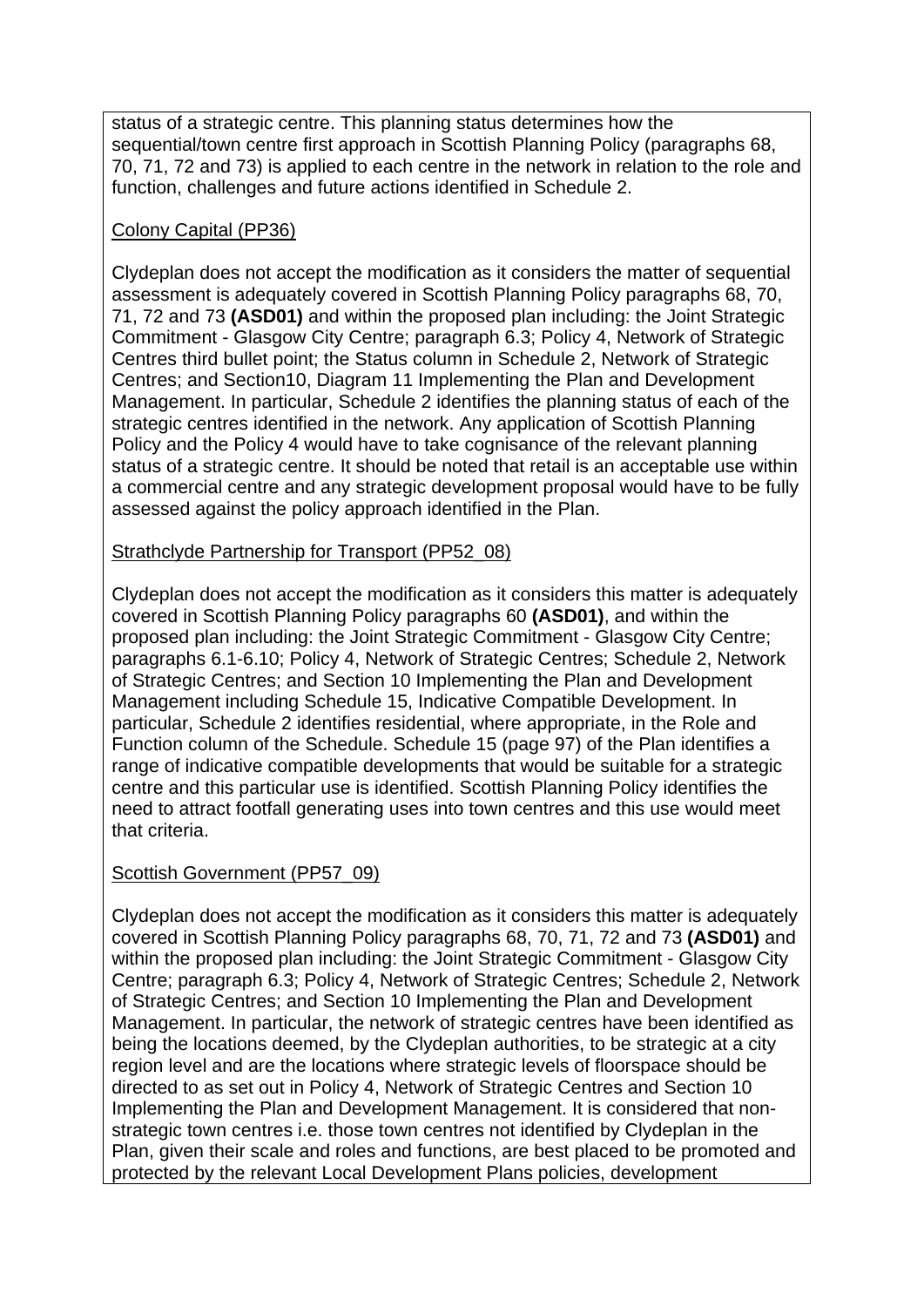management functions and subject to the provisions set out in Scottish Planning Policy.

# Retail Property Holdings Ltd (PP58\_03)

Clydeplan does not accept the modification as it considers this matter is adequately covered in Scottish Planning Policy paragraphs 68, 70, 71, 72 and 73 **(ASD01)** and within the proposed plan including: the Joint Strategic Commitment - Glasgow City Centre; paragraph 6.3; Policy 4, Network of Strategic Centres; Schedule 2, Network of Strategic Centres; and Section 10 Implementing the Plan and Development Management. In particular, Schedule 2 identifies the planning status of each of the strategic centres identified in the network. Any application of Scottish Planning Policy and Policy 4 would have to take cognisance of the relevant planning status of a strategic centre.

# Land Securities (PP63)

Clydeplan does not accept the modification as it considers this matter is adequately covered in Scottish Planning Policy paragraphs 68, 70, 71, 72 and 73 **(ASD01)** and within the proposed plan including: the Joint Strategic Commitment - Glasgow City Centre; paragraph 6.3; Policy 4, Network of Strategic Centres; Schedule 2, Network of Strategic Centres; and Section 10 Implementing the Plan and Development Management. In particular, Schedule 2 identifies the planning status of each of the strategic centres identified in the network. Any application of Scottish Planning Policy and Policy 4 would have to take cognisance of the relevant planning status of a strategic centre. In relation to Glasgow City Centre, the Joint Strategic Commitment - Glasgow City Centre, paragraphs 6.7-6.10, Policy 4, and Section 10 Implementing the Plan and Development Management, provide policy support to Glasgow City Centre's position at the apex of the network.

# **Diagram 3 Network of Strategic Centres (Page 31)**

# Scottish Government (PP57\_10)

Clydeplan does not accept the modification as it considers Diagram 3 is for indicative purposes only and to enable the user to identify the broad geography of the Clydeplan area, as is the case with all Diagrams in the plan. It is not specifically related to the network of strategic centres identified in Schedule 2, some of which are not identified in the base mapping.

# **'Strategic Centre' terminology**

# Retail Property Holdings Ltd (PP58\_05) and Land Securities (PP63)

Clydeplan does not accept the modification as it considers the network of strategic centres have been identified as being the locations deemed, by the Clydeplan authorities, to be strategic at a city region level and are the locations where strategic levels of floorspace should be directed to as set out in Policy 4, Network of Strategic Centres and Section 10 Implementing the Plan and Development Management. Their respective planning statuses are set out in Schedule 2,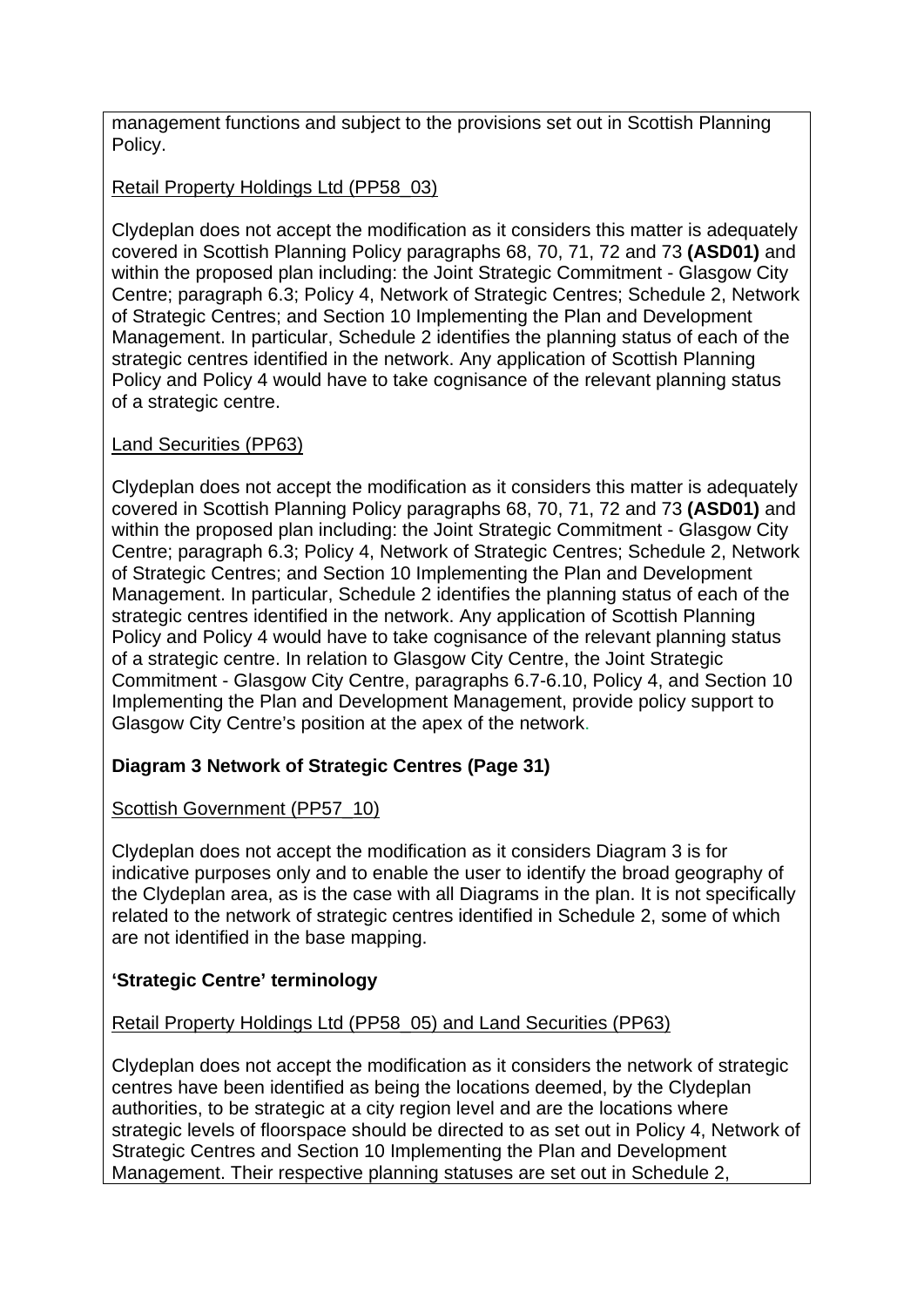Network of Strategic Centres and any application of Scottish Planning Policy and Plan policy is required to take cognisance of the relevant planning status of a strategic centre. The term strategic centre is currently in use in the approved Glasgow and the Clyde Valley Strategic Development Plan (2012) **(ASD04)** and, as part of that process, the term has therefore been examined and accepted**.**

# **Spatial Development Strategy**

Retail Property Holdings Ltd (PP58\_05)

Clydeplan does not accept the representation as it considers this matter is adequately covered in Scottish Planning Policy paragraphs 68, 70, 71, 72 and 73 **(ASD01)** and within the proposed plan including: the Joint Strategic Commitment - Glasgow City Centre; paragraphs 6.1-6.10; Policy 4, Network of Strategic Centres; Schedule 2, Network of Strategic Centres; and Section 10 Implementing the Plan and Development Management. The network of strategic centres have been identified as being the locations deemed, by the Clydeplan authorities, to be strategic at a city region level and are the locations where strategic levels of floorspace should be directed to as set out in Policy 4 and Section 10 Implementing the Plan and Development Management. Their respective planning statuses are set out in Schedule 2 and any application of national and the proposed Plan policy is required to take cognisance of the relevant planning status of a strategic centre. The term strategic centre is currently in use in the approved Glasgow and the Clyde Valley Strategic Development Plan **(ASD04)** and, as part of that process, the term has therefore been examined and accepted.

# **Miscellaneous**

## Intu Shopping Centres Plc (PP31\_03)

Clydeplan would accept the modification to revise wording within paragraph 6.6 in order to ensure consistency with Schedule 2, Network of Strategic Centres (pages 33-38) . If the Reporter is so minded, Clydeplan would suggest the following wording additions (underlined) and deletions (strikethrough) to paragraph 6.6 (page 30):

'Schedule 2 lists the network of strategic centres, their challenges and the range of interventions future actions that will be required to support their long-term roles and functions. Local Authorities, through their respective LDPs and related Action Programmes, need to take forward the interventions future actions outlined in Schedule 2.'

# British Land Company plc (PP55\_01)

Clydeplan does not accept the modification as it considers the non-strategic centres are best promoted and protected by Local Development Plan policies and development management functions and subject to the provisions set out in Scottish Planning Policy.